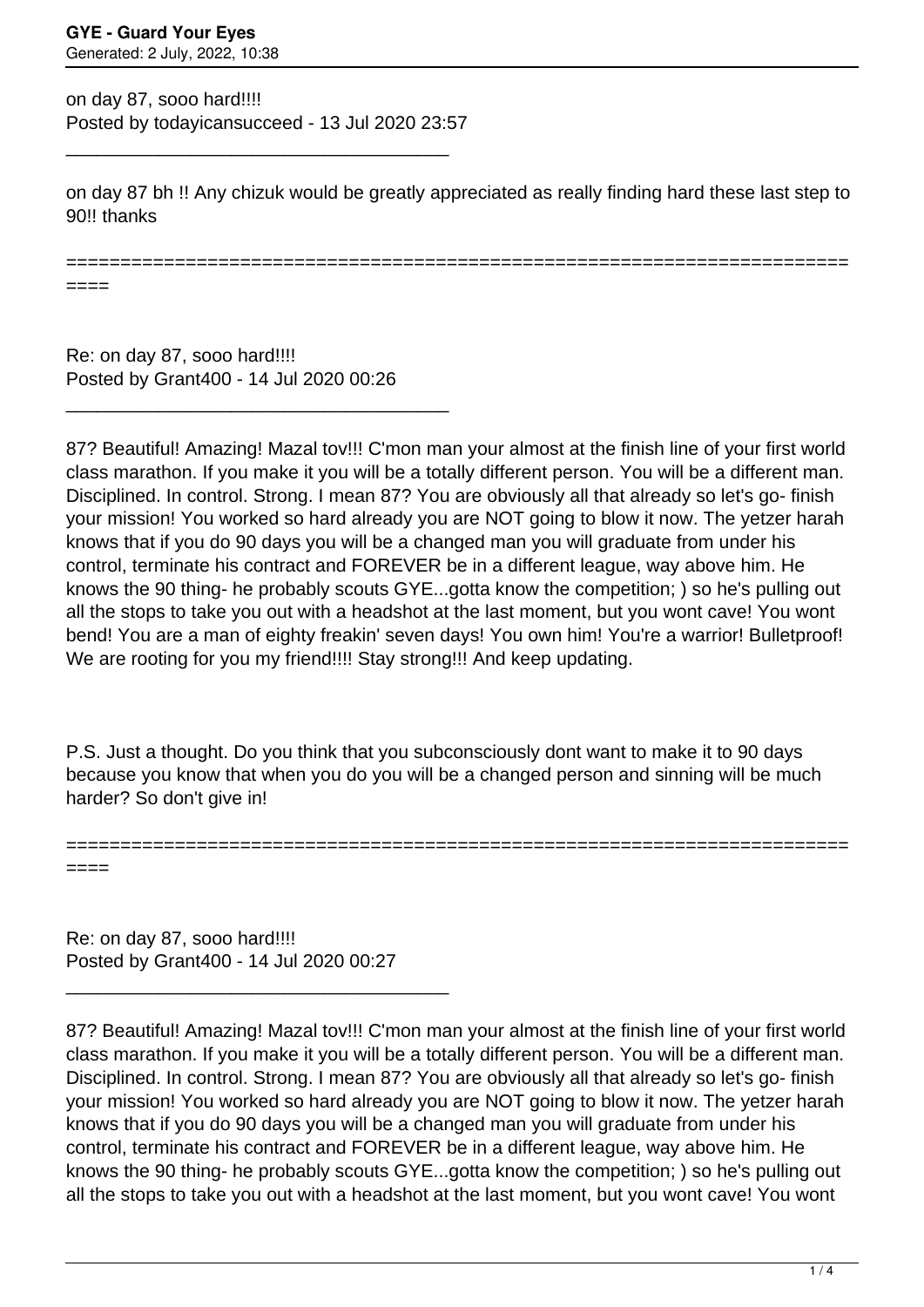bend! You are a man of eighty freakin' seven days! You own him! You're a warrior! Bulletproof! We are rooting for you my friend!!!! Stay strong!!! And keep updating.

========================================================================

====

Re: on day 87, sooo hard!!!! Posted by wilnevergiveup - 14 Jul 2020 05:00

\_\_\_\_\_\_\_\_\_\_\_\_\_\_\_\_\_\_\_\_\_\_\_\_\_\_\_\_\_\_\_\_\_\_\_\_\_

[todayicansucceed wrote on 13 Jul 2020 23:57](/forum/4-On-the-Way-to-90-Days/352536-on-day-87-sooo-hard%21%21%21%21)**:**

on day 87 bh !! Any chizuk would be greatly appreciated as really finding hard these last step to 90!! thanks

Hey there, you are doing great, keep it up!

I am right behind you and in my case too it's still a struggle even this late into the game. In my case I think it's mainly due to lack of excitement and becoming lax after all this time of the same thing over and over.

Here are some things that I found helped me.

1) Take a few minutes a day to really stop and think about your progress, what you accomplished and how. Think about why you are doing it and really focus on it and strengthen it.

2) Don't forget to ask Hashem for help, you can't do it alone. Daven and tell Hashem what you accomplished and why you want to continue and really speak to him.

3) You have to ask yourself, is 90 days the goal? Is it the finish line where after you could pass out on the floor panting for breath, or is there another lap after this one? Whats the next step? You might have 2-3 days to 90 but there are many more to a clean life. 90 is a huge accomplishment but so is 87. What is the goal, 90, or living a free life?

Just some food for thought, I hope this is helpful, if it's not please accept my apologies.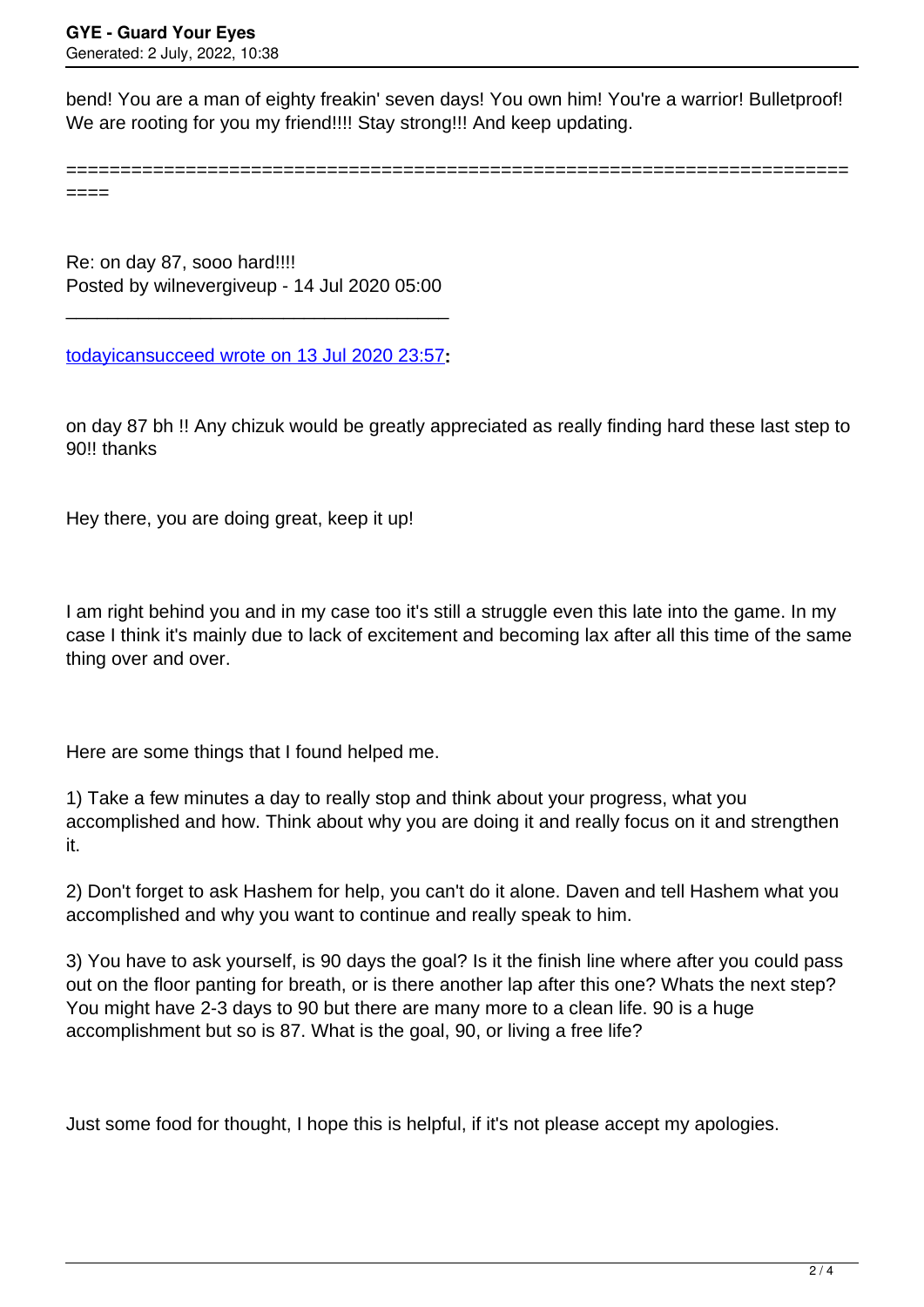Keep us posted.

All the best,

Wilnevergiveup

====

Re: on day 87, sooo hard!!!! Posted by todayicansucceed - 14 Jul 2020 08:43

\_\_\_\_\_\_\_\_\_\_\_\_\_\_\_\_\_\_\_\_\_\_\_\_\_\_\_\_\_\_\_\_\_\_\_\_\_

Thanx so much for that, i love point 1 and will def do that! and point 3 is great too as it put me in prespective how serious this is, its not just 90days its my lifes challenge!!

========================================================================

========================================================================

====

====

Re: on day 87, sooo hard!!!! Posted by wilnevergiveup - 14 Jul 2020 11:03

\_\_\_\_\_\_\_\_\_\_\_\_\_\_\_\_\_\_\_\_\_\_\_\_\_\_\_\_\_\_\_\_\_\_\_\_\_

And post some more!

========================================================================

Re: on day 87, sooo hard!!!! Posted by iwillnevergiveup - 15 Jul 2020 05:21

\_\_\_\_\_\_\_\_\_\_\_\_\_\_\_\_\_\_\_\_\_\_\_\_\_\_\_\_\_\_\_\_\_\_\_\_\_

Amazing!

The fact the Yetzer Hara wants you to fall so badly, is proof of how great your accomplishments are. How many times you told yourself no. How much effort it took to get to this point.

You can do this! You have proof- the last 88 days.